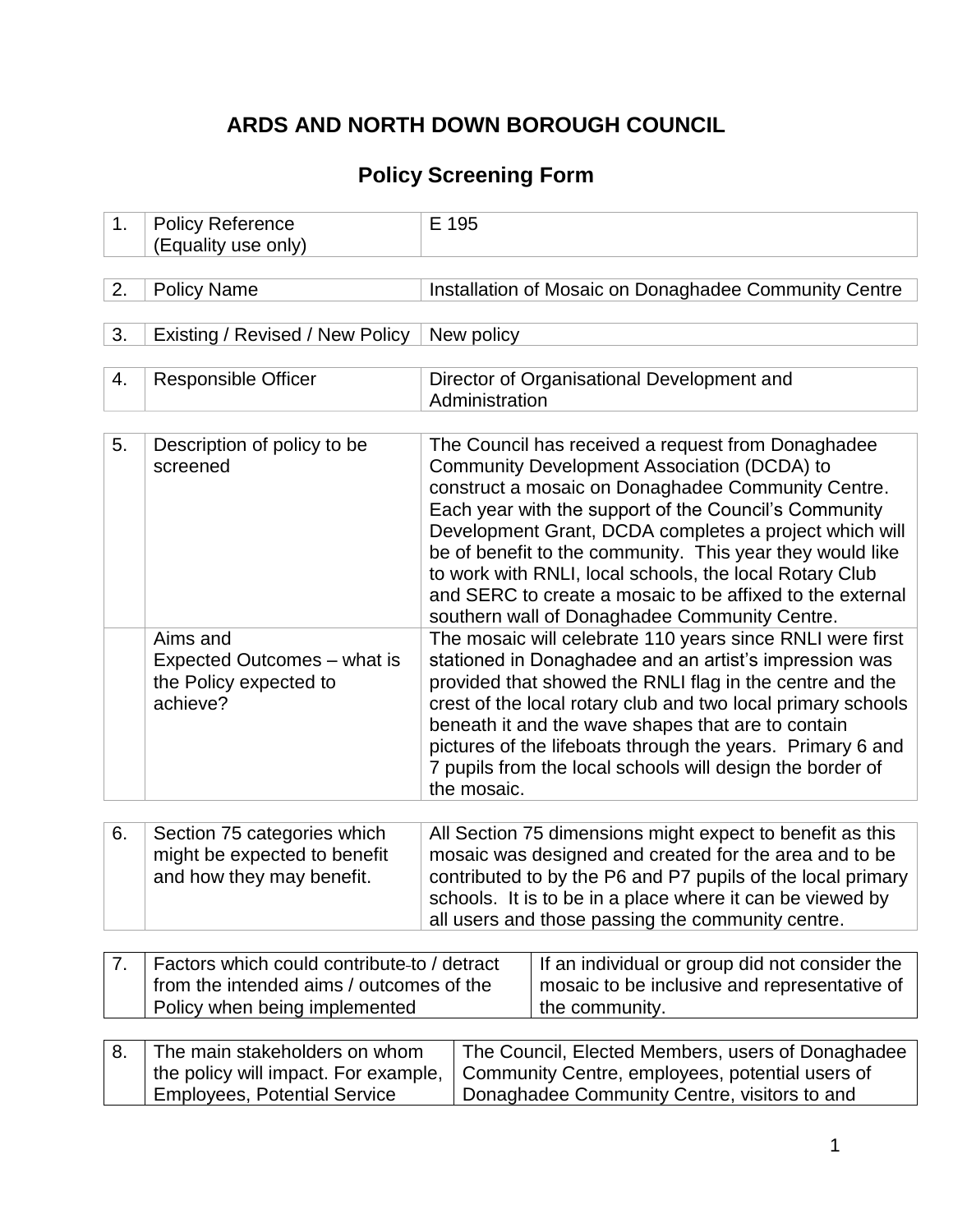| <b>Users and Community Groups</b><br>Consider the internal and external<br>impacts (either actual or potential)<br>and comment, or list, information<br>where appropriate | residents of Donaghadee. |
|---------------------------------------------------------------------------------------------------------------------------------------------------------------------------|--------------------------|
|---------------------------------------------------------------------------------------------------------------------------------------------------------------------------|--------------------------|

| 9. | Please provide details of other policies which have a bearing on this one. |                             |  |  |  |  |  |  |  |
|----|----------------------------------------------------------------------------|-----------------------------|--|--|--|--|--|--|--|
|    | E 15 Ards and North Down Borough Council -                                 | Ards and North Down Borough |  |  |  |  |  |  |  |
|    | Corporate Plan                                                             | Council                     |  |  |  |  |  |  |  |
|    | E 16 Good Relations Strategy and Action Plan                               |                             |  |  |  |  |  |  |  |
|    | E 27 Lands and Property Policy                                             |                             |  |  |  |  |  |  |  |
|    | E 28 Corporate Complaints policy and procedure                             |                             |  |  |  |  |  |  |  |
|    | E 107 Memorial Plaque - J S Dunville VC                                    |                             |  |  |  |  |  |  |  |
|    | E 130 Integrated Tourism, Regeneration and                                 |                             |  |  |  |  |  |  |  |
|    | <b>Development Strategy</b>                                                |                             |  |  |  |  |  |  |  |
|    | E 138 Ards and North Down Borough Council                                  |                             |  |  |  |  |  |  |  |
|    | Donaghadee Masterplan                                                      |                             |  |  |  |  |  |  |  |
|    | E 175 Ards and North Down Borough Council                                  |                             |  |  |  |  |  |  |  |
|    | support for placing of VC recipient memorial stones                        |                             |  |  |  |  |  |  |  |
|    | and associated Ulster History Circle plaques within                        |                             |  |  |  |  |  |  |  |
|    | the Borough                                                                |                             |  |  |  |  |  |  |  |
|    | E 188 Ulster History Circle Plaques - General                              |                             |  |  |  |  |  |  |  |

| 10. |                            | Available evidence (quantitative and qualitative) considered as important to encourage |           |          |            |                  |             |  |  |  |
|-----|----------------------------|----------------------------------------------------------------------------------------|-----------|----------|------------|------------------|-------------|--|--|--|
|     | completion in relation to: |                                                                                        |           |          |            |                  |             |  |  |  |
|     | <b>Religious</b>           | <b>Summary:</b>                                                                        |           |          |            |                  |             |  |  |  |
|     | <b>Belief</b>              | The Northern Ireland Census 2011 (NISRA) statistics for the Borough area               |           |          |            |                  |             |  |  |  |
|     |                            | showed that 75% are or have been brought up in Protestant and Other Christian          |           |          |            |                  |             |  |  |  |
|     |                            | (including Christian related) religions. While this varied across the borough from     |           |          |            |                  |             |  |  |  |
|     |                            | 17% in Portaferry ward to 87% in Carrowdore ward this does not have any                |           |          |            |                  |             |  |  |  |
|     |                            | relation to this policy. These compared to 48% for Northern Ireland as a whole.        |           |          |            |                  |             |  |  |  |
|     |                            | See table below                                                                        |           |          |            |                  |             |  |  |  |
|     |                            | Data:                                                                                  |           |          |            |                  |             |  |  |  |
|     |                            | Religion or Religion Brought up in (Numbers with % in brackets)                        |           |          |            |                  |             |  |  |  |
|     |                            |                                                                                        | All usual | Catholic | Protestant | Other            | <b>None</b> |  |  |  |
|     |                            |                                                                                        | residents |          | and Other  | <b>Religions</b> |             |  |  |  |
|     |                            |                                                                                        |           |          | Christian  |                  |             |  |  |  |
|     |                            |                                                                                        |           |          | (including |                  |             |  |  |  |
|     |                            |                                                                                        |           |          | Christian  |                  |             |  |  |  |
|     |                            |                                                                                        |           |          | related)   |                  |             |  |  |  |
|     |                            | Northern                                                                               |           |          |            |                  |             |  |  |  |
|     |                            | Ireland                                                                                | 1,810,863 | 817,385  | 875,717    | 16,592           | 101,169     |  |  |  |
|     |                            |                                                                                        | (100%)    | (45%)    | (48%)      | (1%)             | (6%)        |  |  |  |
|     |                            | Ards<br>and                                                                            |           |          |            |                  |             |  |  |  |
|     |                            | <b>North</b>                                                                           | 156,672   | 20,550   | 117,589    | 1,729            | 16,804      |  |  |  |
|     |                            | Down                                                                                   | (100%)    | (13%)    | (75%)      | (1%)             | (11%)       |  |  |  |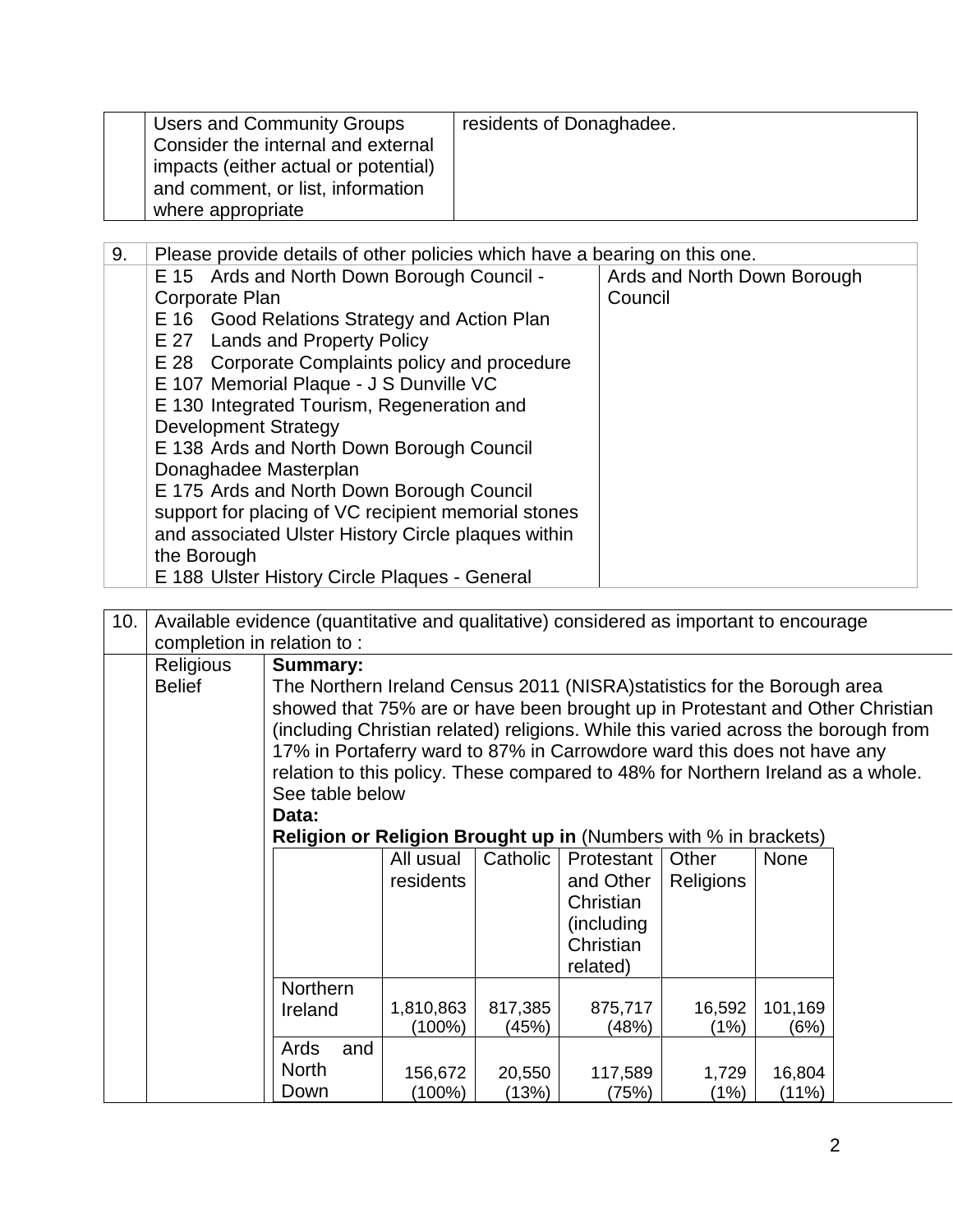|           | Borough                                                                                                                                                           |                     |                      |            |                |           |                |             |          |             |        |       |               |              |             |
|-----------|-------------------------------------------------------------------------------------------------------------------------------------------------------------------|---------------------|----------------------|------------|----------------|-----------|----------------|-------------|----------|-------------|--------|-------|---------------|--------------|-------------|
|           | Council<br>Donaghad                                                                                                                                               |                     |                      |            |                |           |                |             |          |             |        |       |               |              |             |
|           | ee                                                                                                                                                                |                     | 6,869                | 439        |                |           | 5,690          |             | 84       |             | 656    |       |               |              |             |
|           | Settlement                                                                                                                                                        |                     | $(100\%)$            | (6%)       |                |           | (83%)          |             | (1%)     |             | (10%)  |       |               |              |             |
|           | Source: Religion or religion brought up in. Census 2011, NISRA                                                                                                    |                     |                      |            |                |           |                |             |          |             |        |       |               |              |             |
| Political | Summary:                                                                                                                                                          |                     |                      |            |                |           |                |             |          |             |        |       |               |              |             |
| Opinion   | Electoral Office data from recent Local Government elections detail the political                                                                                 |                     |                      |            |                |           |                |             |          |             |        |       |               |              |             |
|           | representation on Ards and North Down Council, The Stormont Executive for this<br>electoral area and Westminster election. This data is an approximate measure of |                     |                      |            |                |           |                |             |          |             |        |       |               |              |             |
|           | political opinion of the voting electorate within the Borough. Turnout to vote in                                                                                 |                     |                      |            |                |           |                |             |          |             |        |       |               |              |             |
|           | North Down and Strangford constituencies tend to be lower than the rest of NI                                                                                     |                     |                      |            |                |           |                |             |          |             |        |       |               |              |             |
|           | suggesting less strong political opinions. Of those who do turn out, the results                                                                                  |                     |                      |            |                |           |                |             |          |             |        |       |               |              |             |
|           | show preferences for voting Unionist parties.                                                                                                                     |                     |                      |            |                |           |                |             |          |             |        |       |               |              |             |
|           | See table below                                                                                                                                                   |                     |                      |            |                |           |                |             |          |             |        |       |               |              |             |
|           | Data:                                                                                                                                                             |                     |                      |            |                |           |                |             |          |             |        |       |               |              |             |
|           | <b>Council Election results</b>                                                                                                                                   |                     |                      |            |                |           |                |             |          |             |        |       |               |              |             |
|           | The most recent local council election (2 <sup>nd</sup> May 2019) showed:<br><b>Elected Candidate</b>                                                             |                     |                      |            |                |           |                |             |          |             |        |       |               |              |             |
|           |                                                                                                                                                                   |                     |                      |            |                |           |                |             |          |             |        |       |               |              |             |
|           |                                                                                                                                                                   | Eligible<br>Elector | Votes<br>Polled      |            |                |           |                |             |          |             |        |       |               |              |             |
|           |                                                                                                                                                                   | ate                 | (%                   |            |                |           |                |             |          |             |        |       |               |              |             |
|           |                                                                                                                                                                   |                     | Turnou               |            |                |           |                |             |          |             |        |       |               |              |             |
|           |                                                                                                                                                                   |                     | t)                   | <b>ACC</b> |                | Sinn Féin | <b>AUD</b>     | <b>SDLP</b> | Alliance | Independent | $\geq$ | Green | $\frac{d}{d}$ | Aontu        | <b>CCLA</b> |
|           |                                                                                                                                                                   |                     |                      |            |                |           |                |             |          |             |        |       |               |              |             |
|           | Northern                                                                                                                                                          |                     |                      |            |                |           | $\overline{7}$ |             |          |             |        |       | 3             | $\mathbf{1}$ | $\mathbf 1$ |
|           | Ireland                                                                                                                                                           | 1,305,55<br>3       | 687,733<br>(52.7%)   | 122        |                | 105       | 5              | 59          | 53       | 24          | 6      | 8     |               |              |             |
|           | Ards and                                                                                                                                                          |                     |                      |            |                |           |                |             |          |             |        |       |               |              |             |
|           | North                                                                                                                                                             |                     |                      |            |                |           |                |             |          |             |        |       |               |              |             |
|           | Down                                                                                                                                                              |                     |                      |            |                |           |                |             |          |             |        |       |               |              |             |
|           | Borough                                                                                                                                                           |                     |                      |            |                |           |                |             |          |             |        |       |               |              |             |
|           | Council                                                                                                                                                           | 112,077             | 47,161<br>$(42.1\%)$ |            | 14             |           | $\bf 8$        | 1           | 10       | 3           | 1      | 3     |               |              |             |
|           | Ards                                                                                                                                                              |                     |                      |            |                |           |                |             |          |             |        |       |               |              |             |
|           | Peninsul                                                                                                                                                          |                     |                      |            |                |           |                |             |          |             |        |       |               |              |             |
|           | a (DEA)                                                                                                                                                           |                     |                      | 7,369      |                |           |                |             |          |             |        |       |               |              |             |
|           |                                                                                                                                                                   | 16,656              | (44.2%)              |            | $\sqrt{3}$     |           | 1              | 1           | 1        |             |        |       |               |              |             |
|           |                                                                                                                                                                   |                     |                      |            |                |           |                |             |          |             |        |       |               |              |             |
|           | Bangor                                                                                                                                                            |                     |                      |            |                |           |                |             |          |             |        |       |               |              |             |
|           | Central                                                                                                                                                           |                     |                      | 6,678      |                |           |                |             |          |             |        |       |               |              |             |
|           | (DEA)                                                                                                                                                             | 17,194              | (38.8%)              |            | $\overline{2}$ |           | $\mathbf{1}$   |             | 1        | 1           |        | 1     |               |              |             |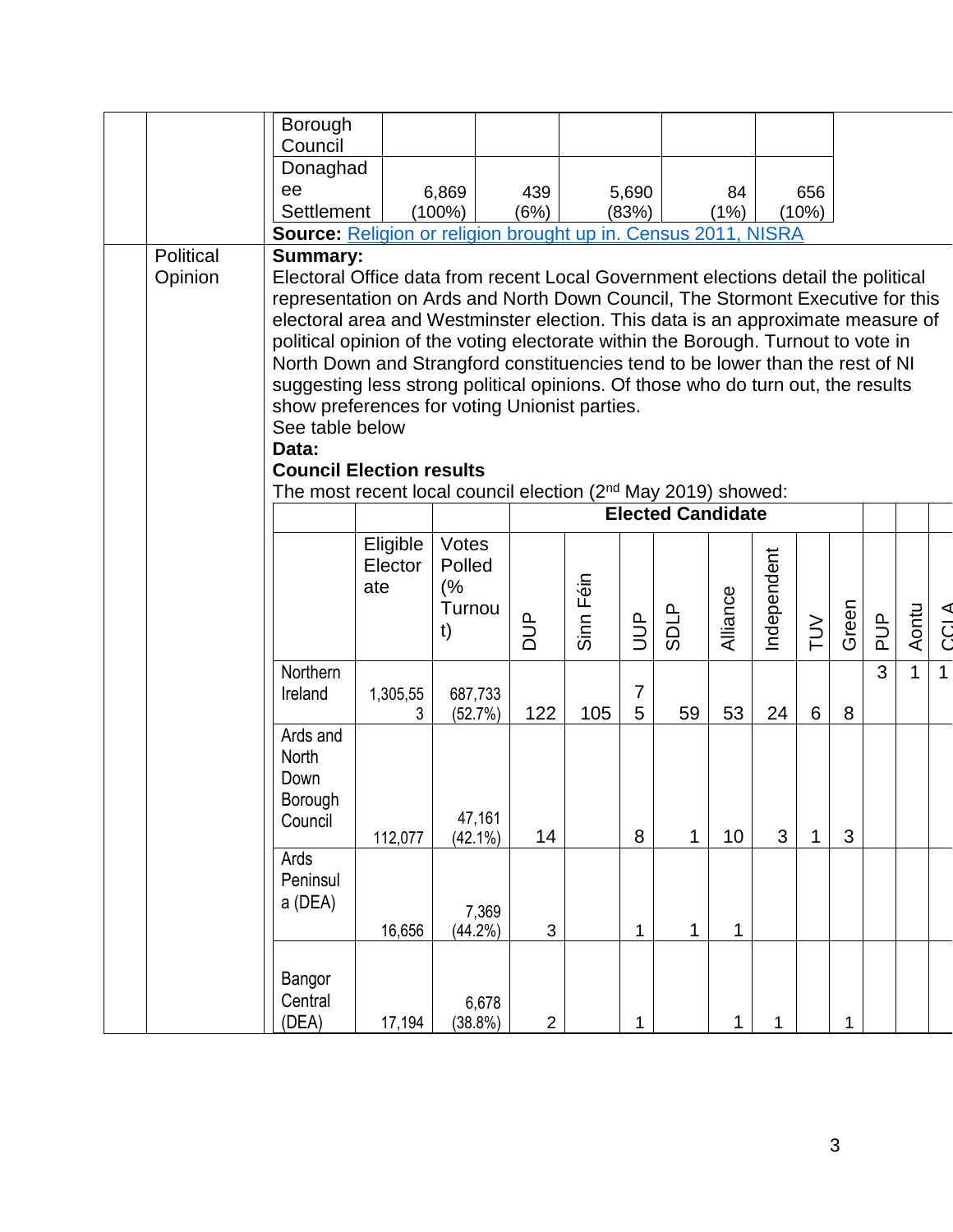|        | Bangor<br>East and<br>Donagha<br>dee<br>(DEA)                                                                                                                                                                                                                                                                                                                                                                                                                                                                                  | 6,915<br>16,956<br>$(40.8\%)$ | $\overline{2}$            |                  | 2                   |                         | 1                         | $\mathbf{1}$              |                                              |                           |                           |  |
|--------|--------------------------------------------------------------------------------------------------------------------------------------------------------------------------------------------------------------------------------------------------------------------------------------------------------------------------------------------------------------------------------------------------------------------------------------------------------------------------------------------------------------------------------|-------------------------------|---------------------------|------------------|---------------------|-------------------------|---------------------------|---------------------------|----------------------------------------------|---------------------------|---------------------------|--|
|        | Bangor<br>West<br>(DEA)                                                                                                                                                                                                                                                                                                                                                                                                                                                                                                        | 5,448<br>13,479<br>$(40.4\%)$ | 1                         |                  | $\mathbf{1}$        |                         | $\overline{2}$            |                           |                                              | 1                         |                           |  |
|        | Comber<br>(DEA)                                                                                                                                                                                                                                                                                                                                                                                                                                                                                                                | 6,272<br>13,681<br>$(45.8\%)$ | $\overline{2}$            |                  | $\mathbf 1$         |                         | 1                         |                           | 1                                            |                           |                           |  |
|        | Holywoo<br>d and<br>Clandebo<br>ye (DEA)                                                                                                                                                                                                                                                                                                                                                                                                                                                                                       | 6,229<br>14,158<br>$(44.0\%)$ | 1                         |                  | 1                   |                         | $\overline{2}$            |                           |                                              | 1                         |                           |  |
|        | <b>Newtown</b><br>ards<br>(DEA)                                                                                                                                                                                                                                                                                                                                                                                                                                                                                                | 8,250<br>19,953<br>$(41.4\%)$ | 3                         |                  | 1                   |                         | $\overline{2}$            | 1                         |                                              |                           |                           |  |
| Racial | <b>Source: The Electoral Office, NI</b><br><b>Summary:</b>                                                                                                                                                                                                                                                                                                                                                                                                                                                                     |                               |                           |                  |                     |                         |                           |                           |                                              |                           |                           |  |
| Group  | NISRA, NINIS and Northern Ireland Strategic Migration Partnership data provide<br>up to date data. The 2011 census showed that 32,000 (1.8%) of the usually<br>resident population in Northern Ireland is from a minority ethnic background.<br>Within the borough, the 2011 Census showed that 1.5% (2,300) were from a<br>minority ethnic background. Across the borough this ranged from 5.2% in<br>Loughview ward to 0.3% in Lisbane ward.<br>See table below<br>Data:<br><b>Ethnic Group</b> (Numbers with % in brackets) |                               |                           |                  |                     |                         |                           |                           |                                              |                           |                           |  |
|        |                                                                                                                                                                                                                                                                                                                                                                                                                                                                                                                                | All usual<br>residents        | White                     | ΘŚ<br>Chine      | Indiar              | ades<br>Bangl           | Other                     | Black                     | Black<br>Cathor                              | Mixed                     | Other                     |  |
|        | Northern Ireland                                                                                                                                                                                                                                                                                                                                                                                                                                                                                                               | 1,810,863<br>$(100\%)$        | 1,778,<br>449<br>(98%)    | 6,303<br>$(0\%)$ | 6,198<br>$(0\%)$    | 54<br>0<br>(0)<br>$%$ ) | 6,0<br>89<br>(0)<br>$%$ ) | 2,3<br>45<br>(0)<br>$%$ ) | 12<br>71<br>(0)<br>$%$ )                     | 6,0<br>14<br>(0)<br>$%$ ) | 3,6<br>54<br>(0)<br>$%$ ) |  |
|        | Ards and North<br>Down Borough<br>Council                                                                                                                                                                                                                                                                                                                                                                                                                                                                                      | 156,672<br>$(100\%)$          | 154,36<br>5<br>(99%)      | 406<br>$(0\%)$   | 283<br>$(0\%)$      | 17<br>7<br>(0)<br>$%$ ) | 41<br>5<br>(0)<br>$%$ )   | 13<br>9<br>(0)<br>$%$ )   | 13<br>$\overline{c}$<br>(0)<br>$\frac{9}{6}$ | 55<br>6<br>(0)<br>$%$ )   | 19<br>9<br>(0)<br>$%$ )   |  |
|        | Ards Peninsula                                                                                                                                                                                                                                                                                                                                                                                                                                                                                                                 | 156,672<br>(100%)<br>23,524   | 23,367<br>(99%)<br>24,469 | 26 (0%)<br>105   | 19<br>$(0\%)$<br>43 | 5<br>(0)<br>$%$ )<br>17 | 19<br>(0)<br>$%$ )<br>43  | 6<br>(0)<br>$%$ )<br>26   | $\sqrt{2}$<br>(0)<br>$%$ )<br>32             | 51<br>(0)<br>%<br>11      | 29<br>(0)<br>%<br>38      |  |
|        | <b>Bangor Central</b>                                                                                                                                                                                                                                                                                                                                                                                                                                                                                                          | (100%)                        | (98%)                     | $(0\%)$          | $(0\%)$             | (0)                     | (0)                       | (0)                       | (0)                                          | 9                         | (0)                       |  |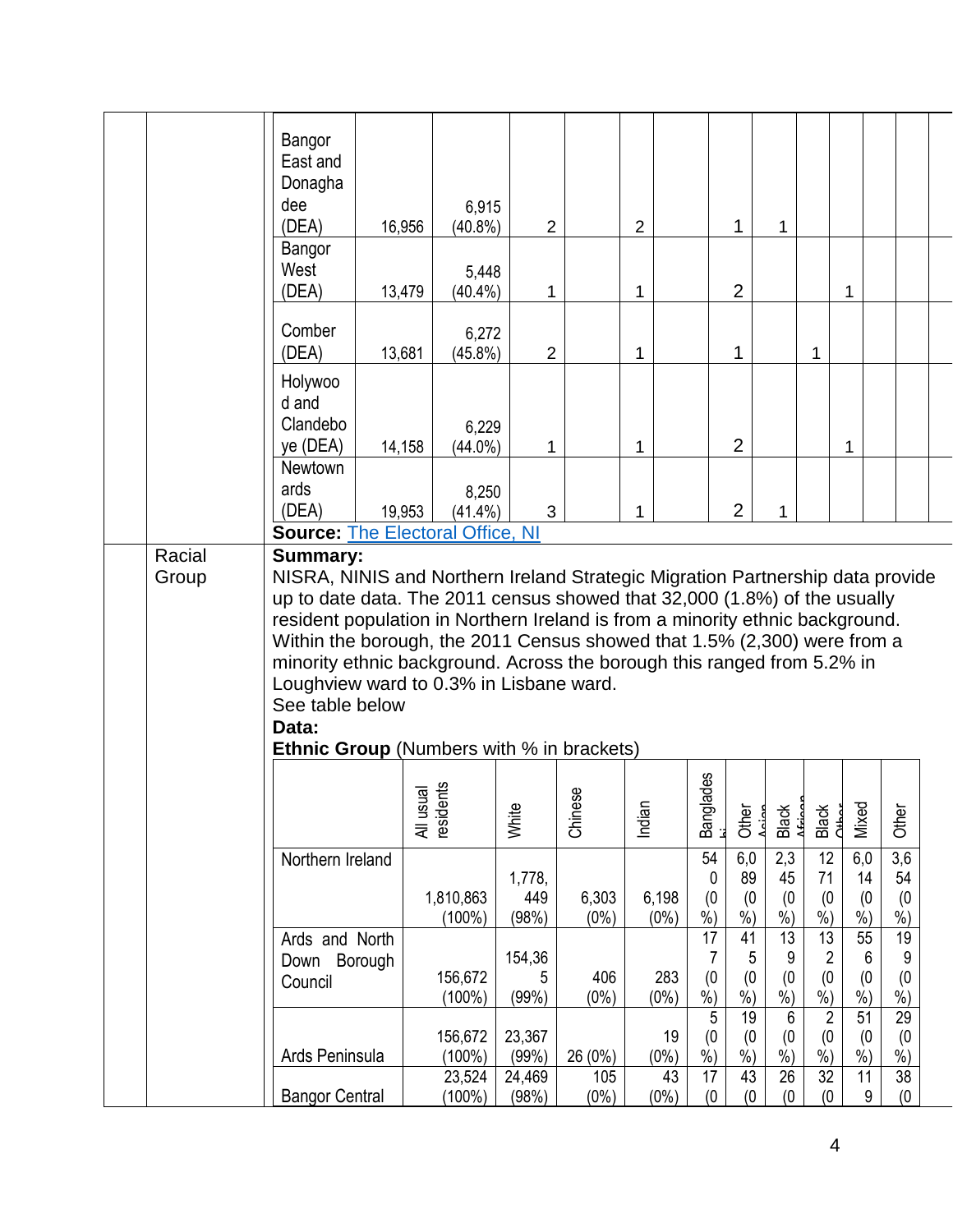|  |                                                                                                                                                                                                                                                          |           |          |                  |         | $%$ )                     | $%$ )                  | $%$ )                     | $%$ )           | (0)<br>$%$ )              | $%$ )                       |  |
|--|----------------------------------------------------------------------------------------------------------------------------------------------------------------------------------------------------------------------------------------------------------|-----------|----------|------------------|---------|---------------------------|------------------------|---------------------------|-----------------|---------------------------|-----------------------------|--|
|  | <b>Bangor East</b>                                                                                                                                                                                                                                       |           |          |                  |         | 10                        | 91                     | 11                        | $\overline{2}$  | 82                        | 19                          |  |
|  | and                                                                                                                                                                                                                                                      | 24,892    | 22,648   |                  | 27      | (0)                       | (0)                    | (0)                       | (0)             | (0)                       | (0)                         |  |
|  | Donaghadee                                                                                                                                                                                                                                               | $(100\%)$ | (99%)    | 56 (0%)          | $(0\%)$ | $\overline{\frac{9}{6}})$ | $\frac{9}{6}$          | $\overline{\frac{9}{6}})$ | $\dot{\%}$      | $\overline{\frac{9}{6}})$ | $\dot{\%})$                 |  |
|  |                                                                                                                                                                                                                                                          |           |          |                  |         | $\overline{2}$            |                        | 3                         | $\overline{26}$ | 73                        | $\overline{15}$             |  |
|  |                                                                                                                                                                                                                                                          | 22,946    | 17,763   |                  |         | (0)                       | 11                     | (0)                       | (0)             | (0)                       | (0)                         |  |
|  | <b>Bangor West</b>                                                                                                                                                                                                                                       | $(100\%)$ | (98%)    | 19 (0%)          | 135     | $%$ )                     | 6                      | $%$ )                     | $%$ )           | $%$ )                     | $%$ )                       |  |
|  |                                                                                                                                                                                                                                                          | 18,152    | 18,216   |                  |         | 9<br>(0)                  | $\overline{35}$<br>(0) | 4<br>(0)                  | 8<br>(0)        | 55<br>(0)                 | 17<br>(0)                   |  |
|  | Comber                                                                                                                                                                                                                                                   | $(100\%)$ | (99%)    | $30(0\%)$        | 8(0%)   | $%$ )                     | $%$ )                  | $%$ )                     | $\frac{0}{0}$   | $%$ )                     | $%$ )                       |  |
|  |                                                                                                                                                                                                                                                          |           |          |                  |         |                           |                        |                           |                 | 10                        |                             |  |
|  |                                                                                                                                                                                                                                                          |           |          |                  |         | 23                        | 81                     | 81                        | 56              |                           | 61                          |  |
|  | Holywood and                                                                                                                                                                                                                                             | 18,382    | 20,061   |                  | 31      | (0)                       | (0)                    | (0)                       | (0)             | (0)                       | (0)                         |  |
|  | Clandeboye                                                                                                                                                                                                                                               | $(100\%)$ | (98%)    | 65 (0%)          | $(0\%)$ | $%$ )                     | $%$ )                  | $%$ )                     | $%$ )           | $%$ )                     | $%$ )                       |  |
|  |                                                                                                                                                                                                                                                          |           |          |                  |         | 11                        |                        |                           |                 |                           |                             |  |
|  |                                                                                                                                                                                                                                                          | 20,560    | 27,841   | 105              | 20      | (0)                       | 30<br>(0)              | 8<br>(0)                  | 6<br>(0)        | 75<br>(0)                 | 20<br>(0)                   |  |
|  | Newtownards                                                                                                                                                                                                                                              | $(100\%)$ | (99%)    | $(0\%)$          | $(0\%)$ | $%$ )                     | $%$ )                  | $%$ )                     | $%$ )           | $%$ )                     | $%$ )                       |  |
|  |                                                                                                                                                                                                                                                          |           |          |                  |         |                           | 9                      | 54                        | $\overline{7}$  | 17                        | 6                           |  |
|  | Donaghadee                                                                                                                                                                                                                                               | 6,869     | 6,758    |                  | 14      | (0)                       | (0)                    | (1)                       | (0)             | (0)                       | (0)                         |  |
|  | Settlement                                                                                                                                                                                                                                               | $(100\%)$ | (98%)    | $0(0\%)$         | $(0\%)$ | $\overline{\frac{9}{6}})$ | $%$ )                  | $%$ )                     | $%$ )           | $%$ )                     | $\frac{\dot{\ }$ $\dot{\ }$ |  |
|  | <b>Source: Ethnic Group, Census 2011, NISRA</b><br>NISRA have published population projections for the Borough which show that                                                                                                                           |           |          |                  |         |                           |                        |                           |                 |                           |                             |  |
|  | the proportion of those aged 85 and over are expected to more than double within<br>the next 25 years.<br>ANDBC has the highest % population of older people in Northern Ireland.<br>See table below<br>Data:<br>Age Groups (Numbers with % in brackets) |           |          |                  |         |                           |                        |                           |                 |                           |                             |  |
|  |                                                                                                                                                                                                                                                          |           | $0 - 15$ | 16-39            |         | 40-64                     |                        |                           | $65+$           |                           | Total                       |  |
|  | Northern Ireland                                                                                                                                                                                                                                         |           |          |                  |         |                           |                        |                           |                 |                           |                             |  |
|  |                                                                                                                                                                                                                                                          | 385,200   | (21%)    | 583,116<br>(31%) |         | 591,481<br>(32%)          |                        | 291,824<br>(16%)          |                 |                           | 1,851,621<br>(100%)         |  |
|  | <b>North</b><br>and<br>Ards                                                                                                                                                                                                                              |           |          |                  |         |                           |                        |                           |                 |                           |                             |  |
|  | <b>Borough</b><br>Down                                                                                                                                                                                                                                   | 29,801    |          | 43,239           |         | 54,094                    |                        | 31,663                    |                 |                           | 158,797                     |  |
|  | Council                                                                                                                                                                                                                                                  |           | (19%)    | (27%)            |         | (34%)                     |                        | (20%)                     |                 |                           | (100%)                      |  |
|  | <b>Sources: Demography and Methodology Branch, NISRA</b>                                                                                                                                                                                                 |           |          |                  |         |                           |                        |                           |                 |                           |                             |  |
|  | <b>World Health Organization</b>                                                                                                                                                                                                                         |           |          |                  |         |                           |                        |                           |                 |                           |                             |  |
|  | Age groups at the Census 2011                                                                                                                                                                                                                            |           |          |                  |         |                           |                        |                           |                 |                           |                             |  |
|  |                                                                                                                                                                                                                                                          |           | $0 - 15$ | 16-44            |         | 45-64                     |                        |                           | $65+$           |                           | Total                       |  |
|  | Northern Ireland                                                                                                                                                                                                                                         | 379,323   | (21%)    | 725,680<br>(40%) |         | 442,140<br>(24%)          |                        | 263,720<br>(15%)          |                 |                           | 1,810,863<br>$(100\%)$      |  |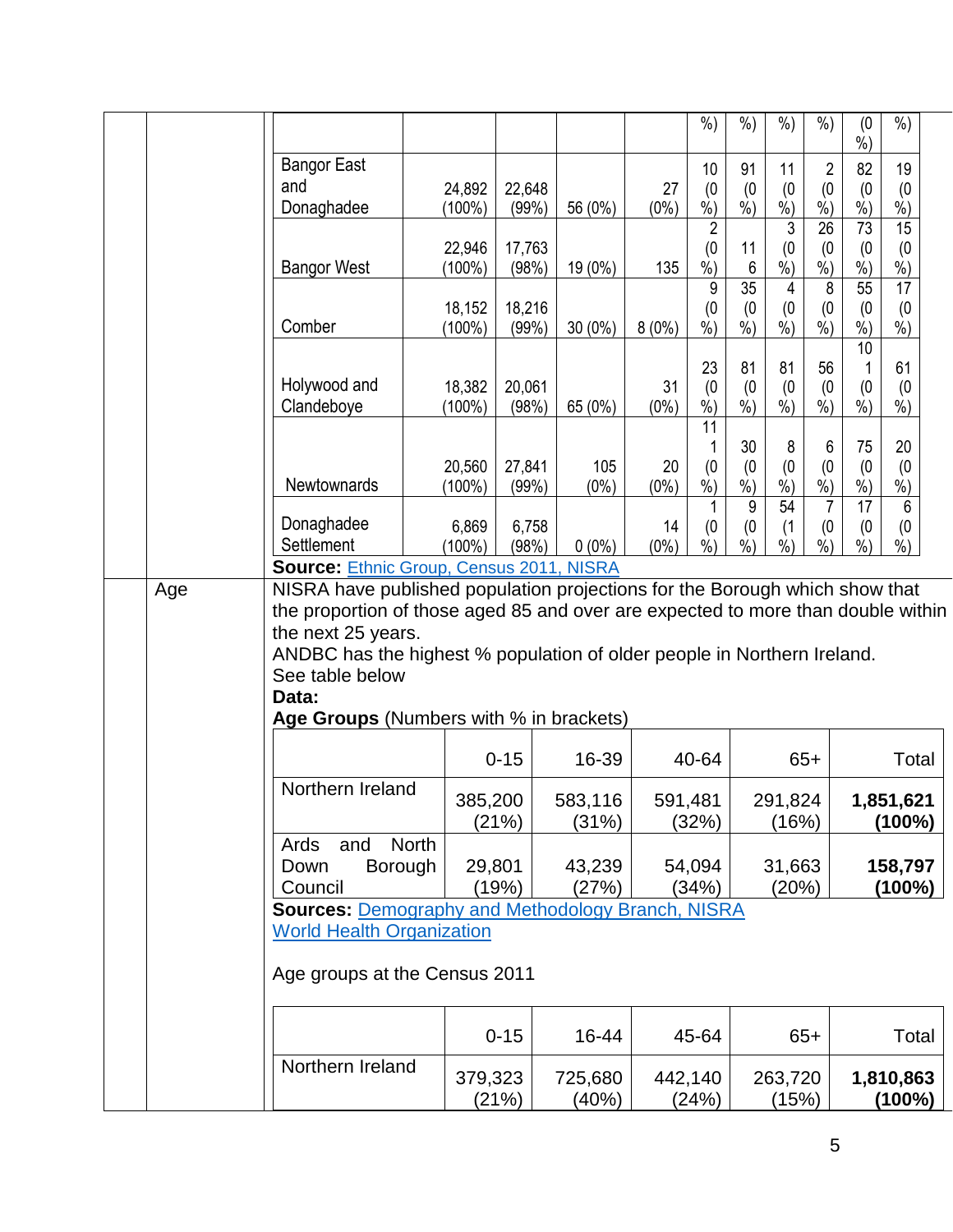|                                 | Donaghadee<br>Settlement                                                                                                                                                                                                                                                                                                                                                                                                                                                                                                                                                                                                                                                                                                                                                                       |                        | 1,266<br>(18%)                                                                   | 2,230<br>(32%)                                       |                                               | 1,860<br>(27%)                                                                                                   | 1,513<br>(22%)                                                                               | 6,869<br>(100%)                                                       |  |
|---------------------------------|------------------------------------------------------------------------------------------------------------------------------------------------------------------------------------------------------------------------------------------------------------------------------------------------------------------------------------------------------------------------------------------------------------------------------------------------------------------------------------------------------------------------------------------------------------------------------------------------------------------------------------------------------------------------------------------------------------------------------------------------------------------------------------------------|------------------------|----------------------------------------------------------------------------------|------------------------------------------------------|-----------------------------------------------|------------------------------------------------------------------------------------------------------------------|----------------------------------------------------------------------------------------------|-----------------------------------------------------------------------|--|
| <b>Marital</b><br><b>Status</b> | The 2011 Northern Ireland Census showed that 48% of adults (those aged over<br>16 years of age) in Northern Ireland were either married or in a registered same-<br>sex civil partnership. Within the borough, 54% of adults fell into this category.<br>This varies across the borough from 36% in Central (Ards) ward to 64% in<br>Lisbane ward.<br>See table below<br>Data:                                                                                                                                                                                                                                                                                                                                                                                                                 |                        |                                                                                  |                                                      |                                               |                                                                                                                  |                                                                                              |                                                                       |  |
|                                 | Marital Status (All aged 16+) (Numbers with % in brackets)                                                                                                                                                                                                                                                                                                                                                                                                                                                                                                                                                                                                                                                                                                                                     | All usual residents    | registered a same-<br>sex civil partnership<br>married or never<br>Single (never | Married                                              | In a registered same<br>sex civil partnership | coluls aupta proper and livio and all his political proper<br>Hegally in a same-sex<br>lips oo peiurera /qlleɓel | partnership which is<br>now legally dissolved<br>Divorced or formerly<br>in a same-sex civil | Widowed or surviving<br>partner from a same-<br>sex civil partnership |  |
|                                 | Northern<br>Ireland                                                                                                                                                                                                                                                                                                                                                                                                                                                                                                                                                                                                                                                                                                                                                                            | 1,431,540<br>$(100\%)$ | 517,393<br>(36%)                                                                 | 68<br>0,8<br>31<br>(48)<br>$%$ )                     | 1,2<br>43<br>(0)<br>%                         | 56,91<br>1<br>(4%)                                                                                               | 78,074<br>(5%)                                                                               | 97,088<br>(7%)                                                        |  |
|                                 | Ards<br>and<br><b>North</b><br>Down<br>Borough<br>Council<br>Donaghade                                                                                                                                                                                                                                                                                                                                                                                                                                                                                                                                                                                                                                                                                                                         | 126,945<br>$(100\%)$   | 36,730<br>(29%)                                                                  | 67,<br>86<br>$6\phantom{1}6$<br>(53)<br>$%$ )<br>2,9 | 12<br>3<br>(0)<br>$%$ )                       | 4,328<br>(3%)                                                                                                    | 8,548<br>(7%)                                                                                | 9,350<br>(7%)                                                         |  |
|                                 | е<br>Settlement                                                                                                                                                                                                                                                                                                                                                                                                                                                                                                                                                                                                                                                                                                                                                                                | 1,264<br>$(100\%)$     | 1,462<br>(26%)                                                                   | 71<br>(53)<br>%                                      | $\overline{2}$<br>(0)<br>%)                   | 226<br>(4% )                                                                                                     | 444 (8%)                                                                                     | 498 (9%)                                                              |  |
| Sexual<br>orientation           | <b>Source: Northern Ireland 2011 Census, Marital Status</b><br><b>Summary:</b><br>It should be noted that no reliable data is available on sexual orientation-NISRA<br>are currently examining methodology on how to measure this. However, the 2011<br>census indicates that less than 1% of the Northern Ireland adult population (those<br>aged 16 years and over) were in a registered same-sex civil partnership. This<br>was similar to the borough as a whole. The Continuous Household Survey in<br>Northern Ireland estimated this figure between 0.9% and 1.9% in 2015-2016. The<br>Office for National Statistics estimates a similar range for the United Kingdom<br>$(1.7\%)$ .<br><b>Source: Northern Ireland 2011 Census, Marital Status</b><br><b>ONS 2015 Sexual Identity</b> |                        |                                                                                  |                                                      |                                               |                                                                                                                  |                                                                                              |                                                                       |  |
| Men &<br>Women                  | According to census (NISRA) almost half of the population of Northern Ireland<br>were male (49%) and this was similar throughout Ards and North Down Borough                                                                                                                                                                                                                                                                                                                                                                                                                                                                                                                                                                                                                                   |                        |                                                                                  |                                                      |                                               |                                                                                                                  |                                                                                              |                                                                       |  |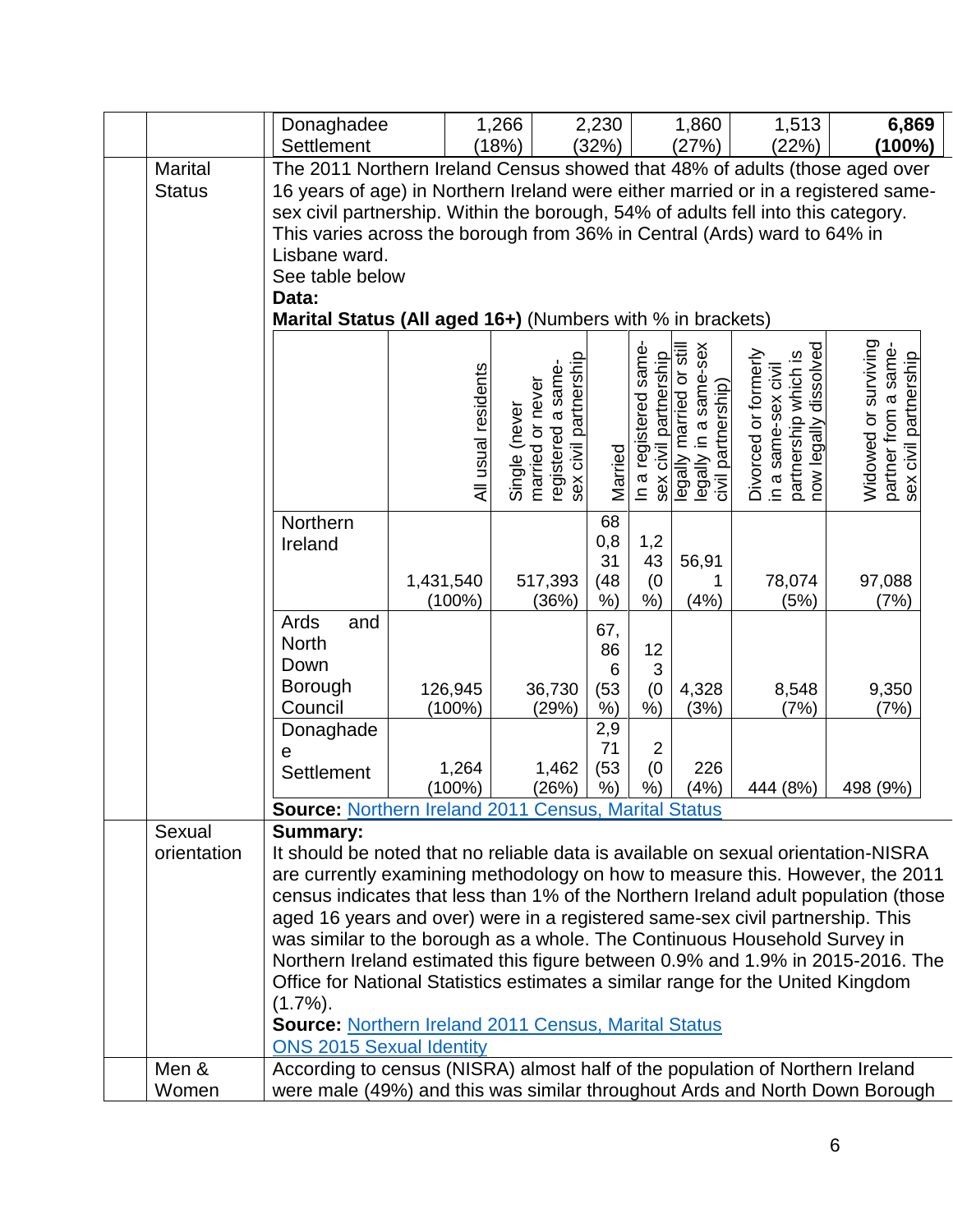| generally         | Council (48%). See table below                                                                                        |               |              |                  |         |                                  |  |  |  |
|-------------------|-----------------------------------------------------------------------------------------------------------------------|---------------|--------------|------------------|---------|----------------------------------|--|--|--|
|                   | Data:                                                                                                                 |               |              |                  |         |                                  |  |  |  |
|                   |                                                                                                                       |               | <b>Males</b> |                  | Females | All                              |  |  |  |
|                   | Northern Ireland                                                                                                      |               |              |                  |         | 1,810,863                        |  |  |  |
|                   |                                                                                                                       | 887,323 (49%) |              | 923,540 (51%)    |         | $(100\%)$                        |  |  |  |
|                   | Ards and North Down                                                                                                   |               |              |                  |         |                                  |  |  |  |
|                   | <b>Borough Council</b>                                                                                                | 75,920 (48%)  |              | 80,752 (52%)     |         | 156,672(100%)                    |  |  |  |
|                   | Donaghadee Settlement                                                                                                 | 3,305 (48%)   |              | 3,564 (52%)      |         | 6,869 (100%)                     |  |  |  |
|                   | Source: Age Structure, Census 2011, NISRA                                                                             |               |              |                  |         |                                  |  |  |  |
|                   | Review of statistical classification and delineation of settlements, NISRA                                            |               |              |                  |         |                                  |  |  |  |
| <b>Disability</b> | The 2011 Census (NISRA) showed that 20% of the population in Ards and North                                           |               |              |                  |         |                                  |  |  |  |
|                   | Down area had a health issue or disability (including those related to old age)                                       |               |              |                  |         |                                  |  |  |  |
|                   | which has lasted or expected to last at least 12 months. (This was similar to the<br>Northern Ireland figure of 21%.) |               |              |                  |         |                                  |  |  |  |
|                   | <b>Disability Living Allowances, 2015</b>                                                                             |               |              |                  |         |                                  |  |  |  |
|                   |                                                                                                                       |               |              | 2015 (Disability |         | 2015 (Multiple                   |  |  |  |
|                   |                                                                                                                       |               |              | Living           |         | <b>Disability Benefits)</b>      |  |  |  |
|                   |                                                                                                                       |               |              | Allowance        |         | *MDB is                          |  |  |  |
|                   |                                                                                                                       |               |              | Recipients)      |         | aggregated data                  |  |  |  |
|                   |                                                                                                                       |               |              |                  |         | from Attendance                  |  |  |  |
|                   |                                                                                                                       |               |              |                  |         | Allowance,                       |  |  |  |
|                   |                                                                                                                       |               |              |                  |         | <b>Disability Living</b>         |  |  |  |
|                   |                                                                                                                       |               |              |                  |         | Allowance,                       |  |  |  |
|                   |                                                                                                                       |               |              |                  |         | <b>Incapacity Benefit</b>        |  |  |  |
|                   |                                                                                                                       |               |              |                  |         | and Severe<br><b>Disablement</b> |  |  |  |
|                   |                                                                                                                       |               |              |                  |         | Allowance data,                  |  |  |  |
|                   |                                                                                                                       |               |              |                  |         | and data for                     |  |  |  |
|                   |                                                                                                                       |               |              |                  |         | <b>Employment and</b>            |  |  |  |
|                   |                                                                                                                       |               |              |                  |         | Support allowance                |  |  |  |
|                   | Northern Ireland                                                                                                      |               |              | 209,280          |         | 251,490                          |  |  |  |
|                   | Ards and North Down Borough                                                                                           |               |              |                  |         |                                  |  |  |  |
|                   | Council                                                                                                               |               |              | 13,840           |         | 18,080                           |  |  |  |
|                   | Ards Peninsula                                                                                                        |               |              | 2,920            |         | n/a                              |  |  |  |
|                   | <b>Bangor Central</b>                                                                                                 |               |              | 2,250            |         | n/a                              |  |  |  |
|                   | <b>Bangor East and Donaghadee</b>                                                                                     |               |              | 1,740            |         | n/a                              |  |  |  |
|                   | <b>Bangor West</b>                                                                                                    |               |              | 1,650            |         | n/a                              |  |  |  |
|                   | Comber                                                                                                                |               |              | 1,270            |         | n/a                              |  |  |  |
|                   | Holywood and Clandeboye                                                                                               |               |              | 1,180            |         | n/a                              |  |  |  |
|                   | Newtownards                                                                                                           |               |              | 2,840            |         | n/a                              |  |  |  |
|                   | Northern Ireland Census 2011 Long-term health problem or disability by long-                                          |               |              |                  |         |                                  |  |  |  |
|                   | term problem or disability                                                                                            |               |              |                  |         |                                  |  |  |  |
| <b>Dependents</b> | <b>Summary:</b>                                                                                                       |               |              |                  |         |                                  |  |  |  |
|                   | In considering this dimension the following have been included: persons with                                          |               |              |                  |         |                                  |  |  |  |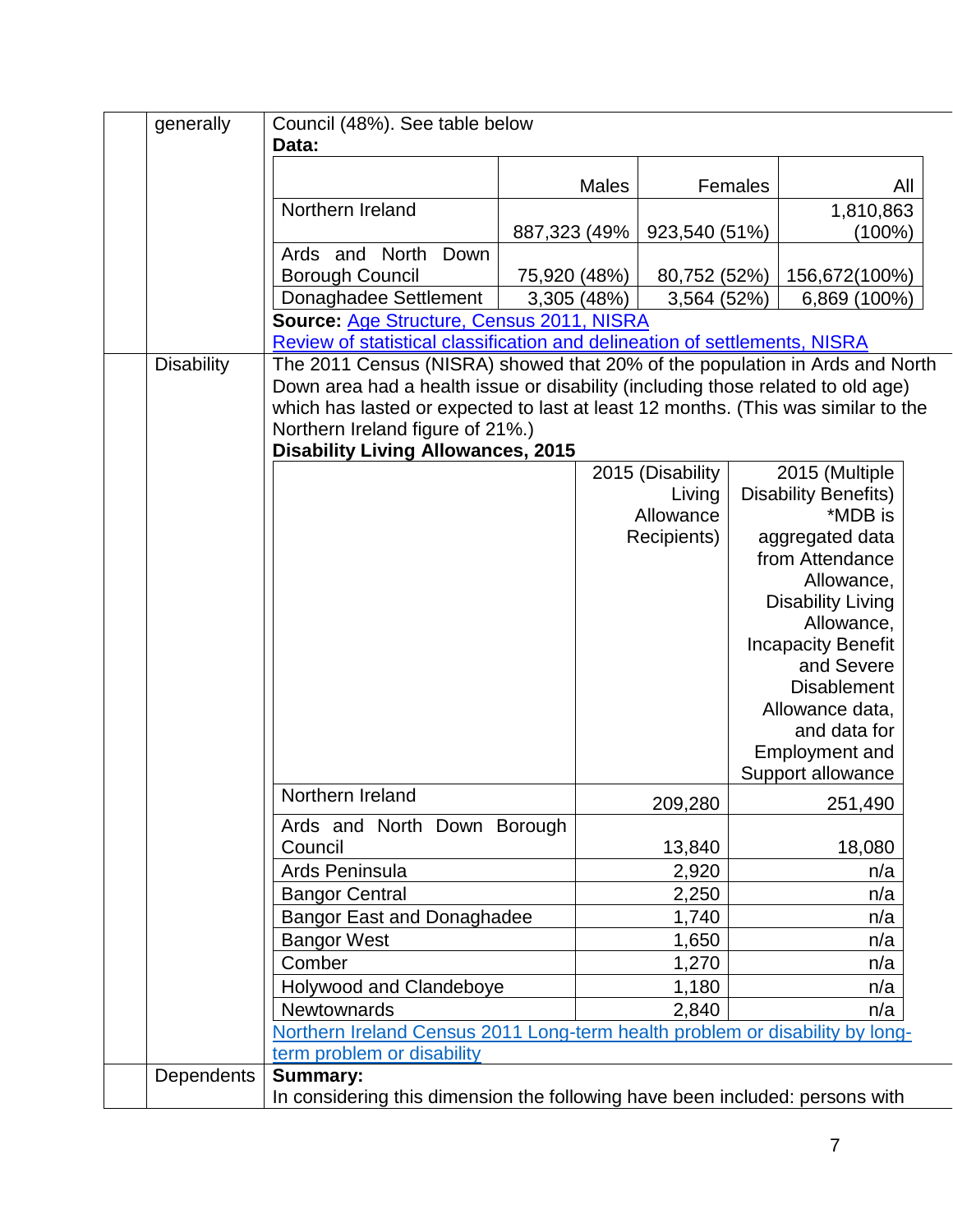| responsibility for the care of a child, children, a person with a disability and or an<br>older person. According to the Continuous Household Survey, 2013-2016, 37% of |  |
|-------------------------------------------------------------------------------------------------------------------------------------------------------------------------|--|
|                                                                                                                                                                         |  |
|                                                                                                                                                                         |  |
| Ards and North Down claimed to have a dependent (This did not differentiate on                                                                                          |  |
| the type of dependent).                                                                                                                                                 |  |
| According to the 2011 Census, 7,474 households in Ards and North Down had a                                                                                             |  |
| dependent child under the age of 4 (This might give an indication on the numbers                                                                                        |  |
| who would have buggies or prams).                                                                                                                                       |  |
| <b>Sources: Continuous Household Survey</b>                                                                                                                             |  |

| 11. | Based on data previously provided what are the needs, experiences and priorities for each |                                                                   |  |  |  |  |  |  |  |
|-----|-------------------------------------------------------------------------------------------|-------------------------------------------------------------------|--|--|--|--|--|--|--|
|     |                                                                                           | of the following categories, in relation to this policy/decision? |  |  |  |  |  |  |  |
|     | <b>Religious Belief</b>                                                                   | The mosaic is based on the lifeboat and its history within the    |  |  |  |  |  |  |  |
|     | <b>Political Opinion</b>                                                                  | area. It does not identify with any of the Section 75             |  |  |  |  |  |  |  |
|     | <b>Racial Group</b>                                                                       | dimensions and will be located where it is visible to those       |  |  |  |  |  |  |  |
|     | Age                                                                                       | passing and those using the community centre.                     |  |  |  |  |  |  |  |
|     | <b>Marital Status</b>                                                                     |                                                                   |  |  |  |  |  |  |  |
|     | Sexual orientation                                                                        |                                                                   |  |  |  |  |  |  |  |
|     | Men & Women generally                                                                     |                                                                   |  |  |  |  |  |  |  |
|     | <b>Disability</b>                                                                         |                                                                   |  |  |  |  |  |  |  |
|     | <b>Dependents</b>                                                                         |                                                                   |  |  |  |  |  |  |  |

## **Does this Policy require an Equality Impact Assessment?**

| 1. | What is the likely impact on equality of opportunity for each of the Section 75 categories? |                               |                  |  |  |  |  |  |  |
|----|---------------------------------------------------------------------------------------------|-------------------------------|------------------|--|--|--|--|--|--|
|    |                                                                                             | Detail of Impact              | Level of Impact  |  |  |  |  |  |  |
|    |                                                                                             |                               | Minor/Major/None |  |  |  |  |  |  |
|    | <b>Religious Belief</b>                                                                     | The mosaic is to commemorate  | <b>None</b>      |  |  |  |  |  |  |
|    | <b>Political Opinion</b>                                                                    | the 110 year association with |                  |  |  |  |  |  |  |
|    | <b>Racial Group</b>                                                                         | <b>RNLI</b> in Donaghadee     |                  |  |  |  |  |  |  |
|    | Age                                                                                         |                               |                  |  |  |  |  |  |  |
|    | <b>Marital Status</b>                                                                       |                               |                  |  |  |  |  |  |  |
|    | Sexual orientation                                                                          |                               |                  |  |  |  |  |  |  |
|    | Men & Women generally                                                                       |                               |                  |  |  |  |  |  |  |
|    | <b>Disability</b>                                                                           |                               |                  |  |  |  |  |  |  |
|    | Dependents                                                                                  |                               |                  |  |  |  |  |  |  |

| 2. | Are there opportunities to better promote equality of opportunity for people within the<br>Section 75 equality categories? |                                                                  |  |  |
|----|----------------------------------------------------------------------------------------------------------------------------|------------------------------------------------------------------|--|--|
|    |                                                                                                                            | If "Yes", provide details $\parallel$ If "No", provide details   |  |  |
|    | <b>Religious Belief</b>                                                                                                    | No as the mosaic and its design and delivery is to ensure        |  |  |
|    | <b>Political Opinion</b>                                                                                                   | the history of the town and lifeboat over 110 years is<br>noted. |  |  |
|    | <b>Racial Group</b>                                                                                                        |                                                                  |  |  |
|    | Age                                                                                                                        | The mosaic will be accompanied by an interpretive sign.          |  |  |
|    | <b>Marital Status</b>                                                                                                      |                                                                  |  |  |
|    | Sexual orientation                                                                                                         |                                                                  |  |  |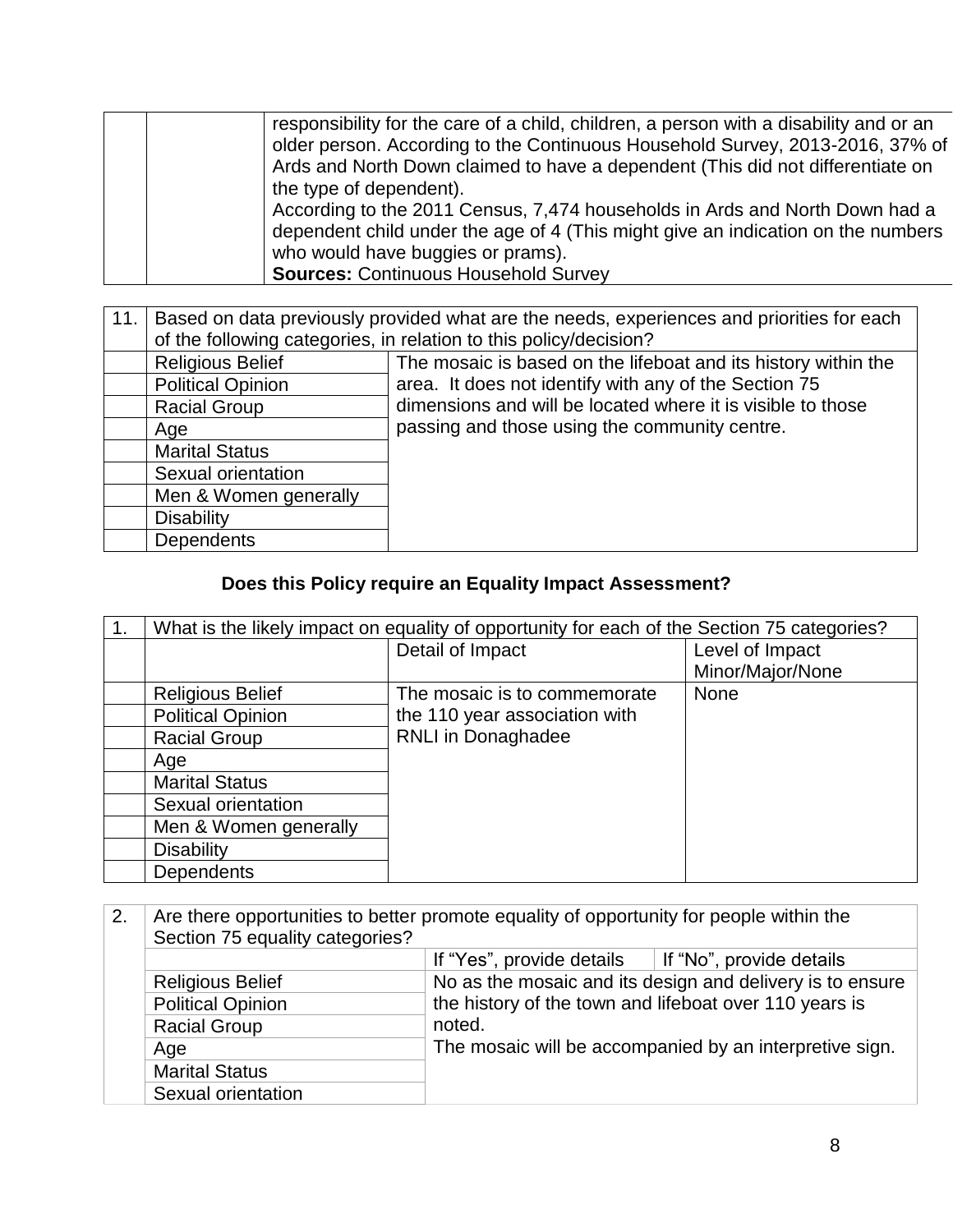| Men & Women generally |  |  |
|-----------------------|--|--|
|                       |  |  |
| <b>Dependents</b>     |  |  |

3. To what extent is the Policy likely to impact on Good Relations between people of different religious belief, political opinion or racial group? Details of Impact Level of Impact Minor/Major/None Religious Belief None as the mosaic is to be on view to all in the area. Political Opinion Racial Group

| 4. | Are there opportunities to better promote Good Relations between people of different<br>religious belief, political opinion or racial group? |                                                                                                                                                                    |  |  |
|----|----------------------------------------------------------------------------------------------------------------------------------------------|--------------------------------------------------------------------------------------------------------------------------------------------------------------------|--|--|
|    | If "Yes" provide details<br>If "No" provide details                                                                                          |                                                                                                                                                                    |  |  |
|    | <b>Religious Belief</b>                                                                                                                      | No as the mosaic and its design and delivery is to ensure<br>the history of the town and lifeboat over 110 years is<br>noted. The mosaic will be accompanied by an |  |  |
|    | <b>Political Opinion</b>                                                                                                                     |                                                                                                                                                                    |  |  |
|    | <b>Racial Group</b>                                                                                                                          |                                                                                                                                                                    |  |  |
|    | interpretive sign.                                                                                                                           |                                                                                                                                                                    |  |  |

#### Additional Considerations

|  | <b>Multiple Identity Considerations</b>                                                                                                                                                                                                                                                                                 | Details of Impact or potential impact<br>(Positive/Negative)                                                                                                                                                                                                                              |
|--|-------------------------------------------------------------------------------------------------------------------------------------------------------------------------------------------------------------------------------------------------------------------------------------------------------------------------|-------------------------------------------------------------------------------------------------------------------------------------------------------------------------------------------------------------------------------------------------------------------------------------------|
|  | Are there any potential impacts of the<br>policy decision on people with multiple<br>identities?<br>(e.g. disabled minority ethnic persons).<br>Where appropriate provide details of data<br>on the impact of the policy on people with<br>multiple identities.<br>Specify relevant Section 75 categories<br>concerned. | The mosaic had to adhere to certain conditions<br>and will be placed in an area where it will be<br>viewed clearly. It does not specifically state its<br>purpose but will detail the RNLI and its service<br>in the area.<br>An informative plaque will be located beside<br>the plaque. |

### **Disability Discrimination Order (NI) 2006**

| Does this proposed policy<br>provide an opportunity to:              | Yes / No | Explain your reasoning: |
|----------------------------------------------------------------------|----------|-------------------------|
| better promote positive<br>٠<br>attitudes towards disabled<br>people | Yes      |                         |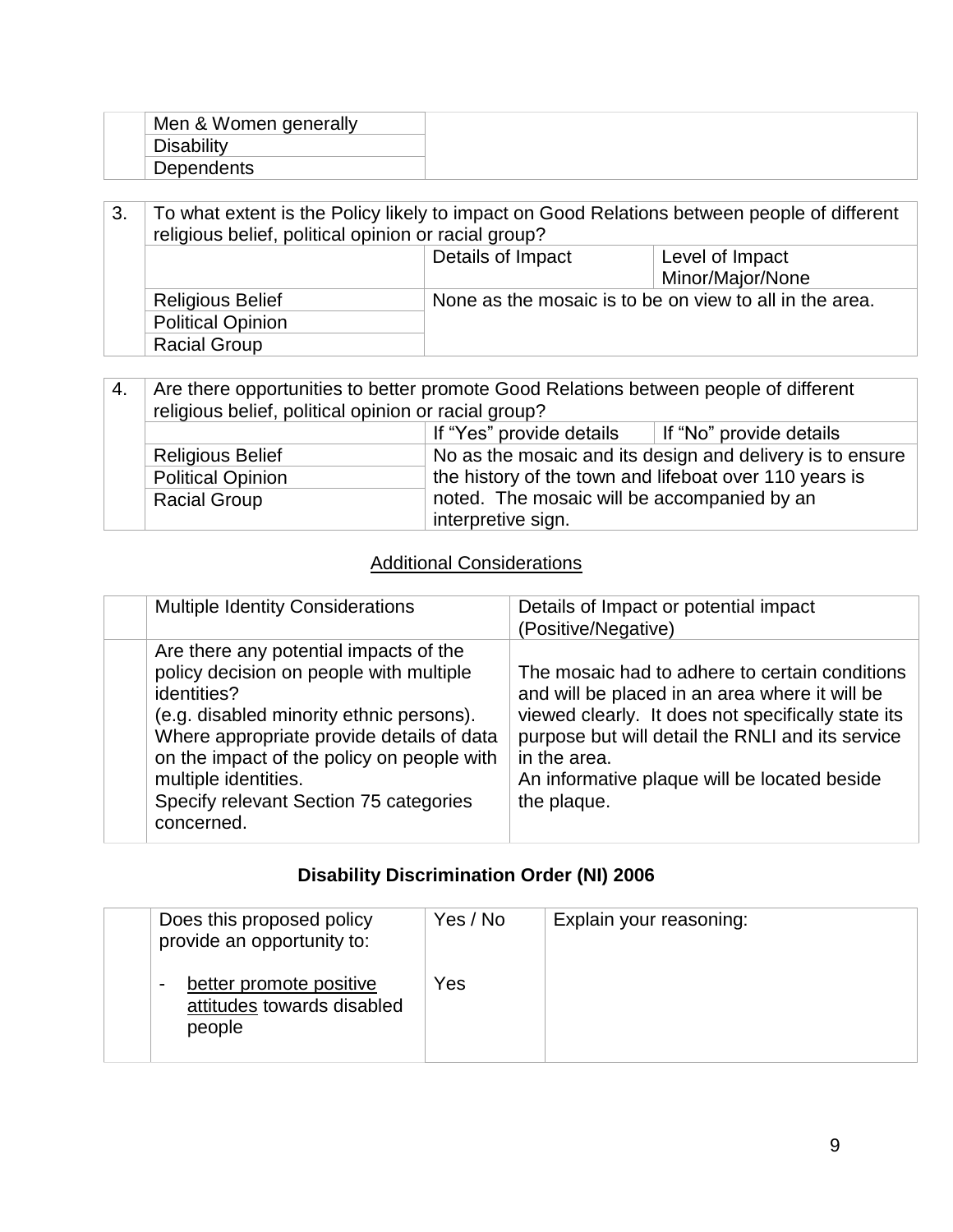| increase participation by<br>disabled people in public<br>life | The mosaic will require to be located at a<br>height that can be viewed by all in the area<br>and will be a smooth finish and removed if<br>it becomes dangerous or unsightly. |
|----------------------------------------------------------------|--------------------------------------------------------------------------------------------------------------------------------------------------------------------------------|
|                                                                | There will be an interpretive sign located<br>beside the mosaic.                                                                                                               |

#### Monitoring Arrangements

Section 75 places a requirement on the Council to have equality monitoring arrangements in place to assess the impact of policies and services, help identify barriers to fair participation and to better promote equality of opportunity.

| Outline what data you could<br>collect in the future to monitor<br>the impact of this policy / | Comments and complaints received in relation to the<br>mosaic and its location. |
|------------------------------------------------------------------------------------------------|---------------------------------------------------------------------------------|
| decision on equality, good                                                                     | Comments and complaints on mosaics or no mosaics on                             |
| relations and disability duties                                                                | other Council facilities.                                                       |

I can confirm that the proposed policy / decision have been screened for:-

| Equality of opportunity and good relations |
|--------------------------------------------|
| Disabilities duties                        |

On the basis of the answers to the screening questions, I recommend that this policy / decision is:-

| Screened Out – No EQIA necessary (no impacts)     |
|---------------------------------------------------|
| Screened Out – Mitigating Actions (minor impacts) |
| Screened In - Necessary to conduct a full EQIA    |
| Please detail actions to be taken:                |
|                                                   |

Screening assessment completed by:- Name: Shirley Poxon Title: Compliance Officer (Equality and Safeguarding) Date: 5 November 2019 Signature:

Director/Head of Service decision approved by: Name: Amanda Martin Title: Head of Administration Date: 5 November 2019